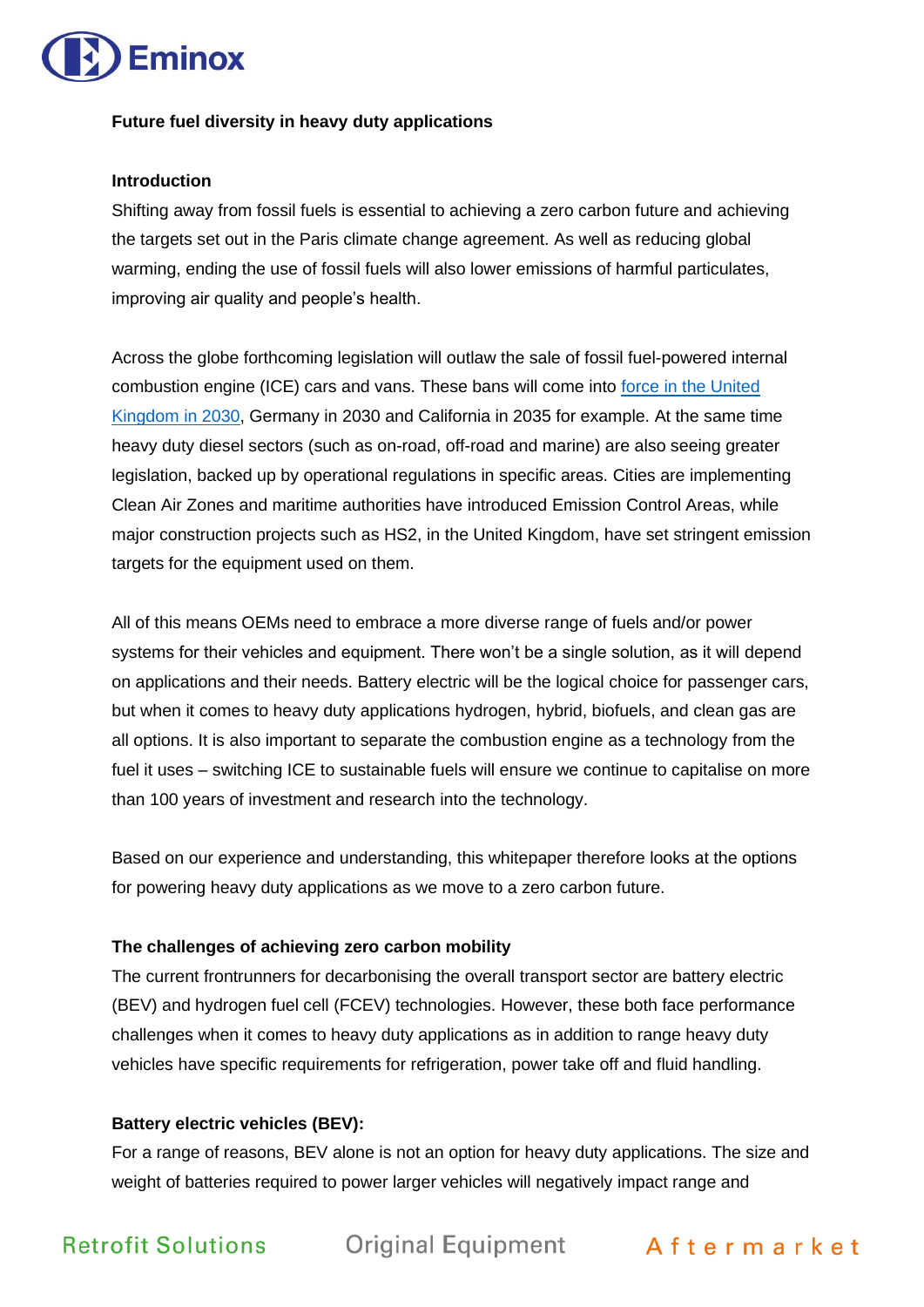

capacity, while the amount of time required for charging is too long when fleets need to operate 24/7 to be economically viable.

Additionally, generating sufficient green energy for EVs requires major investments across a range of areas, including renewables, grid infrastructure and charging stations. These are likely to add further to costs for heavy duty BEV.

Finally, there are environmental considerations to factor into the use of BEV within heavy duty applications:

- The environmental impact of mining and transporting the rare materials that go into batteries
- Disposal of batteries at end of life, without them adding to landfill
- The energy used to power BEVs, and whether sufficient renewable sources will be available to generate enough green electricity.

### **Hydrogen fuel cell electric vehicles (FCEV):**

Given it does not require multiple, heavy batteries, hydrogen is on paper a stronger fuel source for heavy duty applications. Using hydrogen to create energy produces no emissions, and refuelling is as fast as traditional fossil fuel sources. All of this means it will have much less of an impact on how operators run their fleets, with vehicles kept on-road for similar lengths of time as now, and able to carry the same payloads over the same range.

However, the majority (around 95%) of hydrogen currently produced is not from renewable energy and there are competing demands on the resource from industrial and energy storage applications. This is likely to be a short term challenge as a global green hydrogen economy and corresponding infrastructure develops over the next decade, creating green hydrogen from renewables via electrolysis (see figure below).

**Retrofit Solutions** 

Original Equipment Aftermarket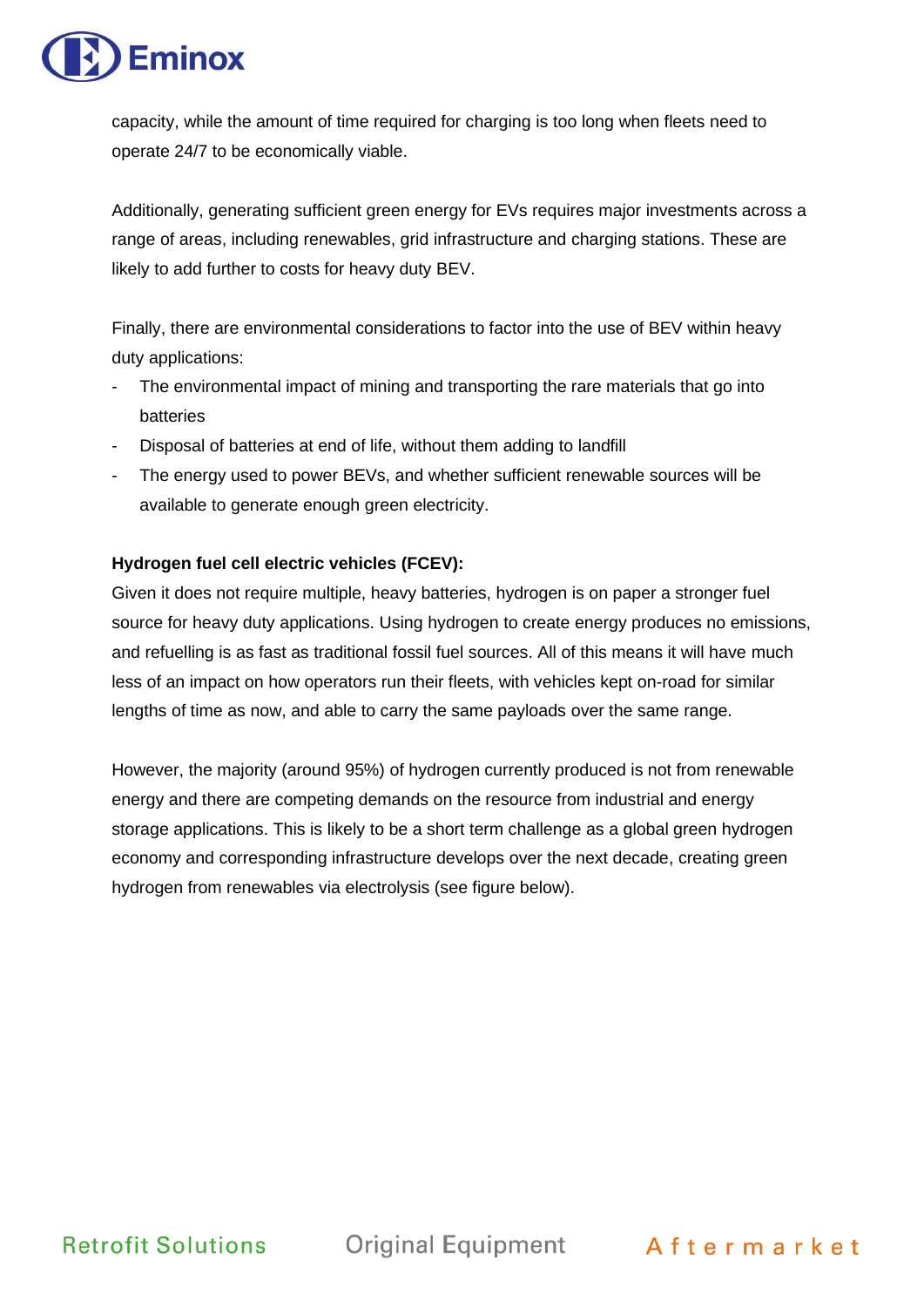



### **Changing and tightening regulations:**

OEMs need to make long-term decisions about power sources and fuels for their future engines. It is highly likely that they will need to adopt a mixed fuels strategy, where vehicles for certain applications will better lend themselves to a particular propulsion technology and fuel type.

While some proposed standards, such as [Euro VII for on-road vehicles,](https://www.acea.auto/files/ACEA_Position_Paper-Views_on_proposals_for_Euro_7_emission_standard.pdf) are relatively well understood, others, including off-road and marine, are less clear. Given that previous legislation has already delivered major emissions reductions, new standards are likely to require greater efforts, and new techniques (such as hybridisation, as discussed in our [previous whitepaper\)](https://eminox.com/downloads/eminox-co2-whitepaper-meeting-the-challenge-of-reducing-co2-emissions-smart-hybridisation-and-zero-emissions/), to achieve them. That means it is vital to start preparing now for future regulations.

**Retrofit Solutions** 

**Original Equipment** 

Aftermarket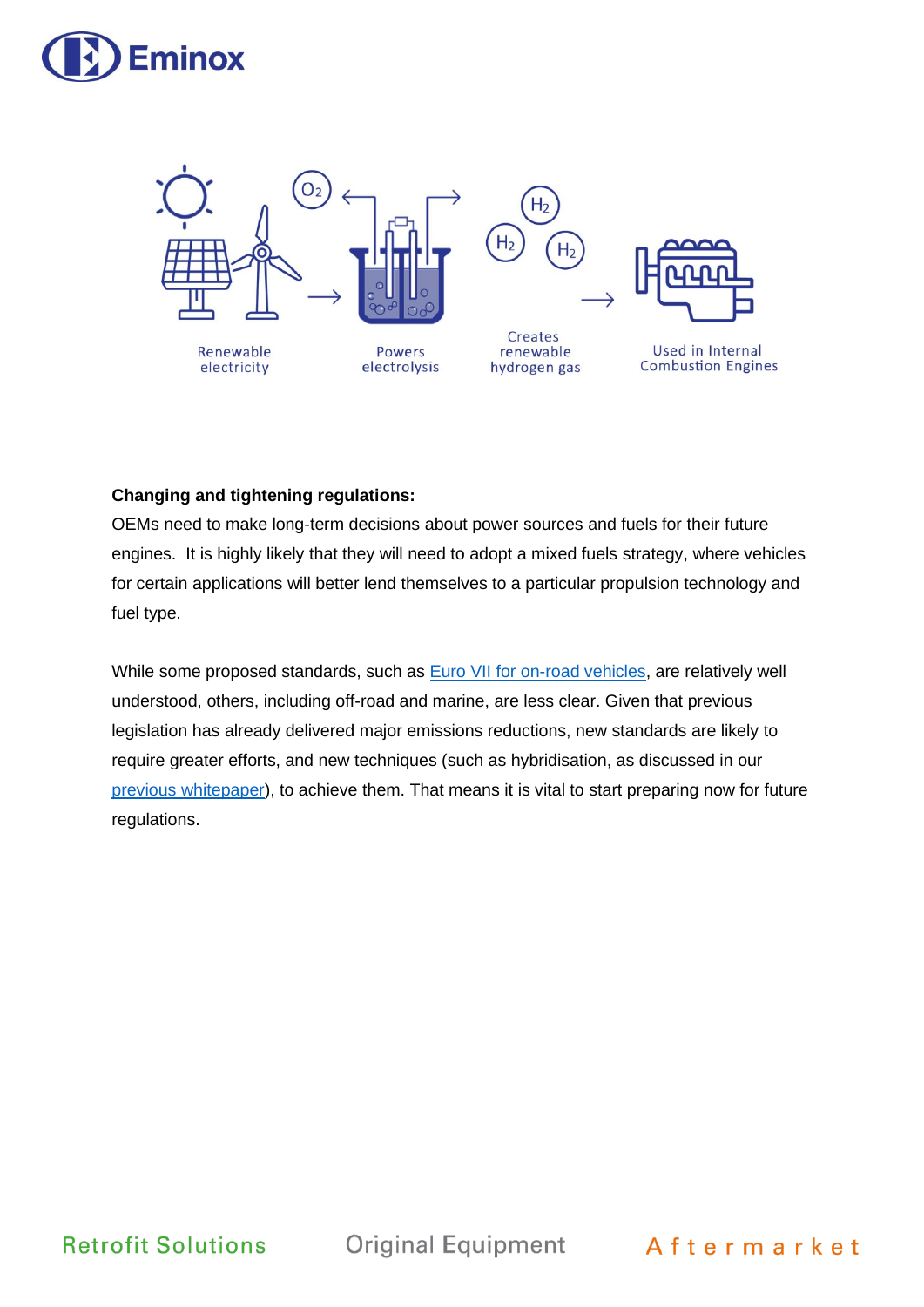

# **EXPECTED LEGISLATION TIMINGS**

| <b>Sector</b>  | <b>Current</b>        | <b>Future</b>          | 2024                                                                                         | 2025 | 2026 | 2027 | 2028 | 2029 | 2030 | 2031                             | 2032                            | 2033                              | 2034                         | 2035                      |
|----------------|-----------------------|------------------------|----------------------------------------------------------------------------------------------|------|------|------|------|------|------|----------------------------------|---------------------------------|-----------------------------------|------------------------------|---------------------------|
| <b>On-Road</b> | Euro VI               | Euro VII               |                                                                                              |      |      |      |      |      |      | European legislation for both on |                                 |                                   |                              |                           |
| Off-Road       | Stage V NRMM          | Stage VI NRMM          |                                                                                              |      |      |      |      |      |      |                                  | similar time                    | and off-road likely to enter at a |                              |                           |
|                | <b>Stage V Genset</b> | <b>Stage VI Genset</b> |                                                                                              |      |      |      |      |      |      |                                  |                                 |                                   | <b>Stage VI Inland Water</b> | Ways likely to enter into |
| <b>Marine</b>  | <b>Stage V IWW</b>    | Stage VI IWW           |                                                                                              |      |      |      |      |      |      |                                  | force after NRMM<br>regulations |                                   |                              |                           |
|                | <b>IMO III</b>        | <b>IMO IV</b>          |                                                                                              |      |      |      |      |      |      |                                  |                                 |                                   |                              |                           |
|                |                       |                        | IMO IV likely to intrude particulate mass and<br>number control to force filter introduction |      |      |      |      |      |      |                                  |                                 |                                   |                              |                           |

### **Building on the ICE**

Internal combustion engines themselves are not the cause of pollution – it is the fossil fuels burnt within them. Therefore, replacing petrol and diesel with cleaner alternatives can be a viable option for the heavy duty sector. It enables OEMs to benefit from a known technology that has seen over a century of development, and where the infrastructure and expertise is in place for design, manufacture, usage, and optimised performance.

There are many potential options for re-using the ICE with alternative fuels. Suitability will vary depending on the heavy duty application itself:

### *Hydrogen/Ammonia ICE*

Burning hydrogen or ammonia within the ICE requires minimal changes to existing technology and infrastructure and can even be retrofitted to existing vehicles. This provides a relatively simple path to reducing emissions while retaining ICE in applications such as trucks and marine, with a similar refuelling time and range as current fossil fuel engines. It also delivers a lower environmental cost than mining, manufacturing, and disposing of EV batteries.

However, as discussed above there is a need to create a green hydrogen infrastructure to support a wider rollout of the fuel. Fuelling directly with hydrogen provides a potential zero  $CO<sub>2</sub>$  emission solution, but does create some NOx and therefore requires emissions reduction technology to treat the exhaust gas.

Retrofit Solutions Original Equipment Aftermarket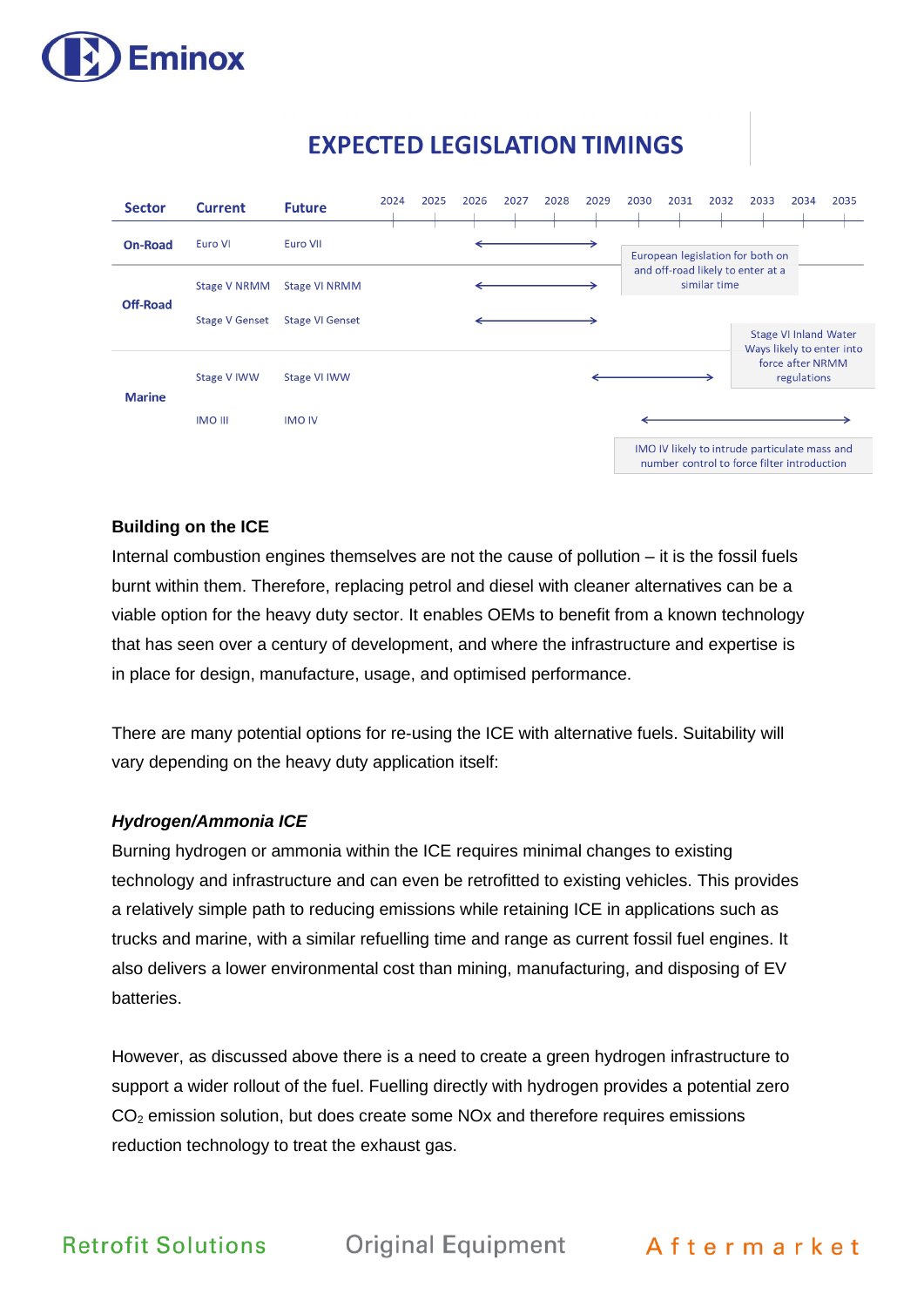

While more costly to produce ammonia is easier to store than hydrogen, making it more likely to be used in the marine sector, with future production from hydrogen created via electrolysis. It is likely to initially be deployed in a dual-fuel solution.

#### *Biofuels*

Switching to fuels from sustainable sources (such as bioethanol and biodiesel) is another way of re-using existing ICE technology. However, usage is potentially limited by the quantities available, while such fuels still produce (lower)  $CO<sub>2</sub>$  emissions. There are also concerns around the source of some biofuels, such as palm oil, the cultivation of which is linked to deforestation and consequent environmental impacts.



Other biofuels are being created from municipal waste, using processes such as [the Fischer](https://eminox.com/2019/05/31/eminox-and-johnson-matthey-announce-waste-to-biofuel-partnership/)  [Tropsch \(FT\) novel reactor technology jointly developed by Johnson Matthey and BP.](https://eminox.com/2019/05/31/eminox-and-johnson-matthey-announce-waste-to-biofuel-partnership/) Much of this growth in biofuels will meet demand in the aviation industry, which faces [potential](https://eandt.theiet.org/content/articles/2021/07/view-from-brussels-jet-fuel-on-eu-s-tax-radar/)  [taxes](https://eandt.theiet.org/content/articles/2021/07/view-from-brussels-jet-fuel-on-eu-s-tax-radar/) on the kerosene it currently uses. Annual volumes of biofuel for aviation have increased from under 10 million litres in 2018 to a predicted over 1 billion litres by 2023, and potentially ~8 billion litres by 2030, [according to the International Energy Agency \(IEA\).](https://www.renewableenergymagazine.com/biofuels/iea-bioenergy-publishes-report-on-progress-in-20210706)

**Retrofit Solutions** 

Original Equipment Aftermarket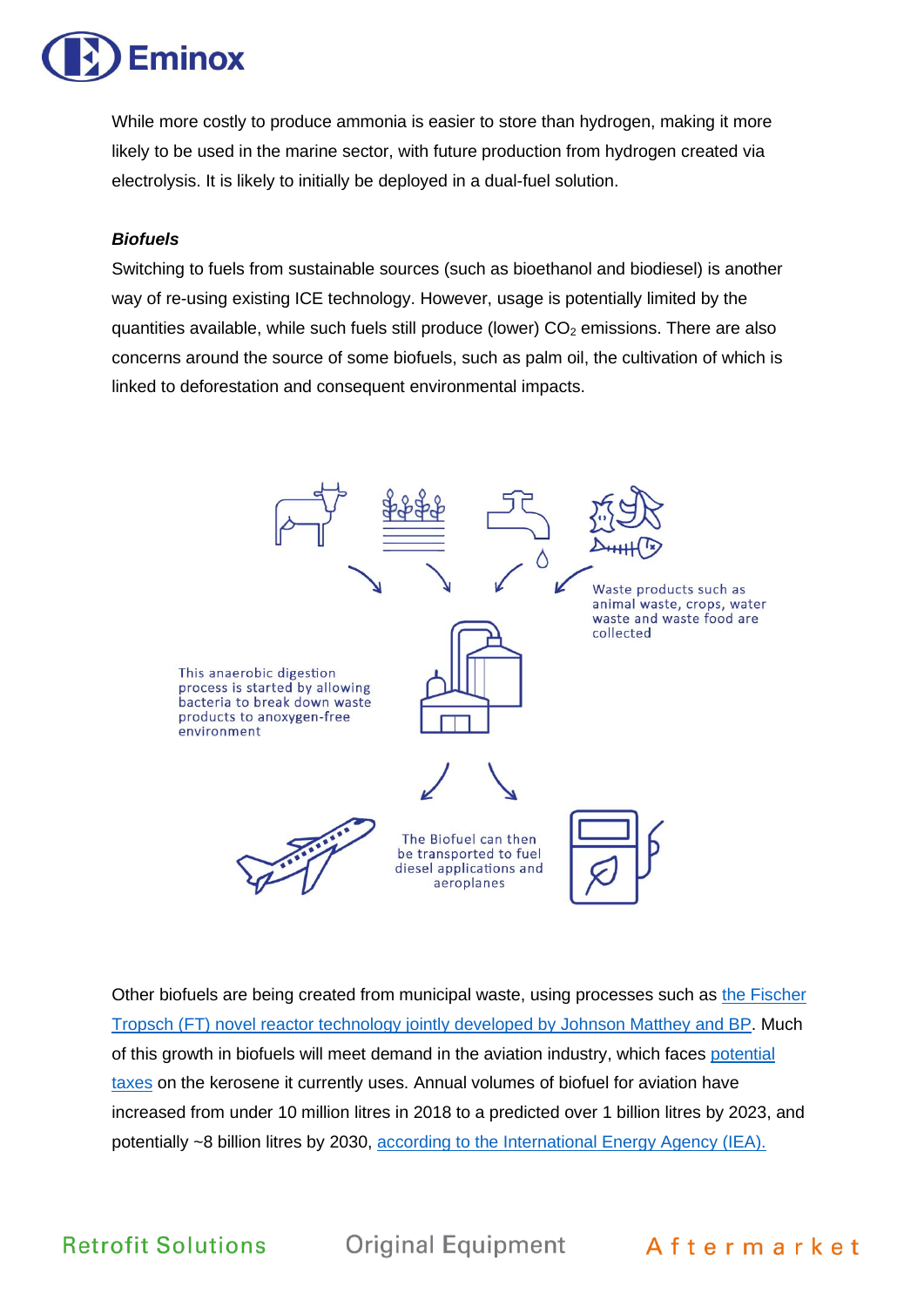

#### *Gas*

There are already Liquid Natural Gas (LNG) powered ICE vehicles of all sizes in use, from cars to off-road vehicles such as agricultural equipment. However, these currently rely on natural gas derived from fossil fuels. Replacing this source with cleaner alternatives, such as by converting biological waste material (e.g., methane) to fuel delivers lower  $CO<sub>2</sub>$  emissions than diesel and recycles potential warming gases. It requires relatively small changes to existing gas-powered ICEs. Catalyst costs are currently high due to the platinum group metal (PGM) loading, and further technology development is required to maintain the viability of natural gas ICE.

A good example of this in the heavy duty sector is [the New Holland Low Carbon Tractor](https://eminox.com/2019/10/31/eminox-helps-develop-innovative-low-carbon-tractor-project/)  [project,](https://eminox.com/2019/10/31/eminox-helps-develop-innovative-low-carbon-tractor-project/) which aims to develop a commercially viable, sustainable tractor that operates on biomethane, which can be generated from farm and food waste, while complying with the latest European and US emissions standards.

#### *Hybrid*

A hybrid approach, for example combining a clean ICE and batteries, helps ensure that engines operate at an optimal temperature for performance, while still reducing emissions. This is particularly useful for applications running at lower operating temperatures or in stopstart use.

Given that they contain multiple power sources, hybrid solutions are more complex and expensive to package within vehicles, as OEMs essentially need to fit a larger number of components into the existing space. This is a particular issue for smaller applications, such as agriculture, off-road machinery and marine.

### **Example ICE applications by sector**

The optimum fuel source for particular heavy duty applications is governed by a range of factors. These include range, power requirements, operating temperature, weight, the space within the vehicle/application, and the availability of fuel sources. Based on these the following fuels are best suited to these key applications:

#### **Marine**

An initial dual fuel combination of hydrogen or ammonia and diesel is most likely, followed by a switch to solely using hydrogen or ammonia as fuel. Offshore renewables can be used to power hydrogen electrolysis, providing a locally availably fuel source for medium speed applications with 1-10 megawatt engines. This approach will fit with expected legislation,

Retrofit Solutions Original Equipment Aftermarket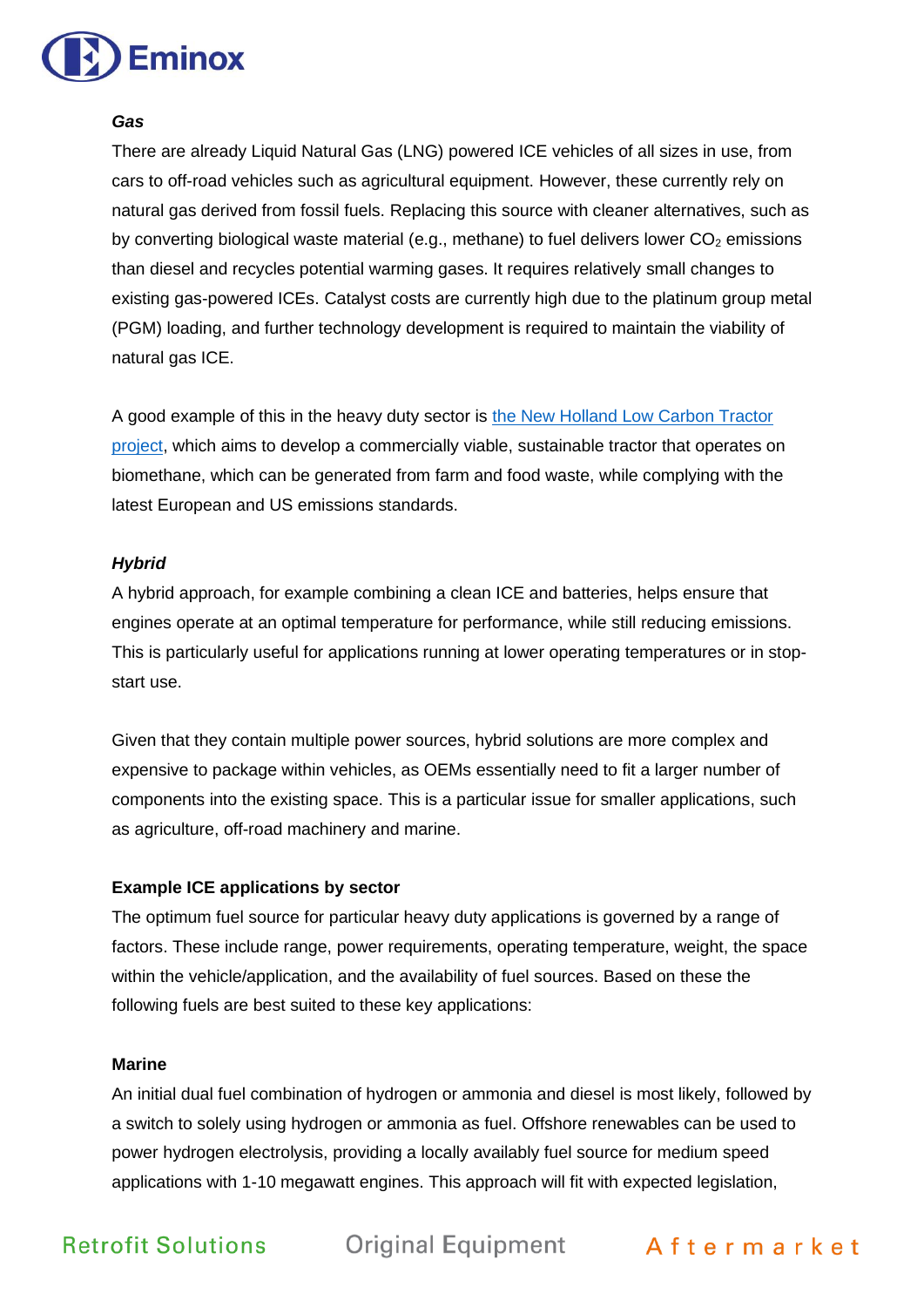

with an update to Marine Stage V expected by 2030 and IMO III being replaced by IMO IV in early 2030s.



\* PN expected to change from SPN<sub>23</sub> to SPN<sub>10</sub>

#### **Off-road/Non-road mobile machinery**

There are three potential approaches for this sector:

- Improvements to aftertreatment performance coupled with waste heat recovery to maximise overall power system efficiency
- Hybrid, with a downsized engine to make space for batteries
- For agriculture, where biomethane is plentiful, gas power, as seen in the Low Carbon Tractor project.

Emissions control solutions have to meet two particular requirements of off-road – they need to deliver better emissions reduction performance during cold cycle operations, while being able to be deployed on low volume/high cost equipment (such as in construction). Key to success is reducing the development costs and time of exhaust aftertreatment systems (EATS) through a modular approach to bring down the overall system costs.



### Off-Road: Stage VI NRMM

\* Expected to be driven by NOx reduction to improve cold cycle performance

**Retrofit Solutions** 

**Original Equipment** 

## Aftermarket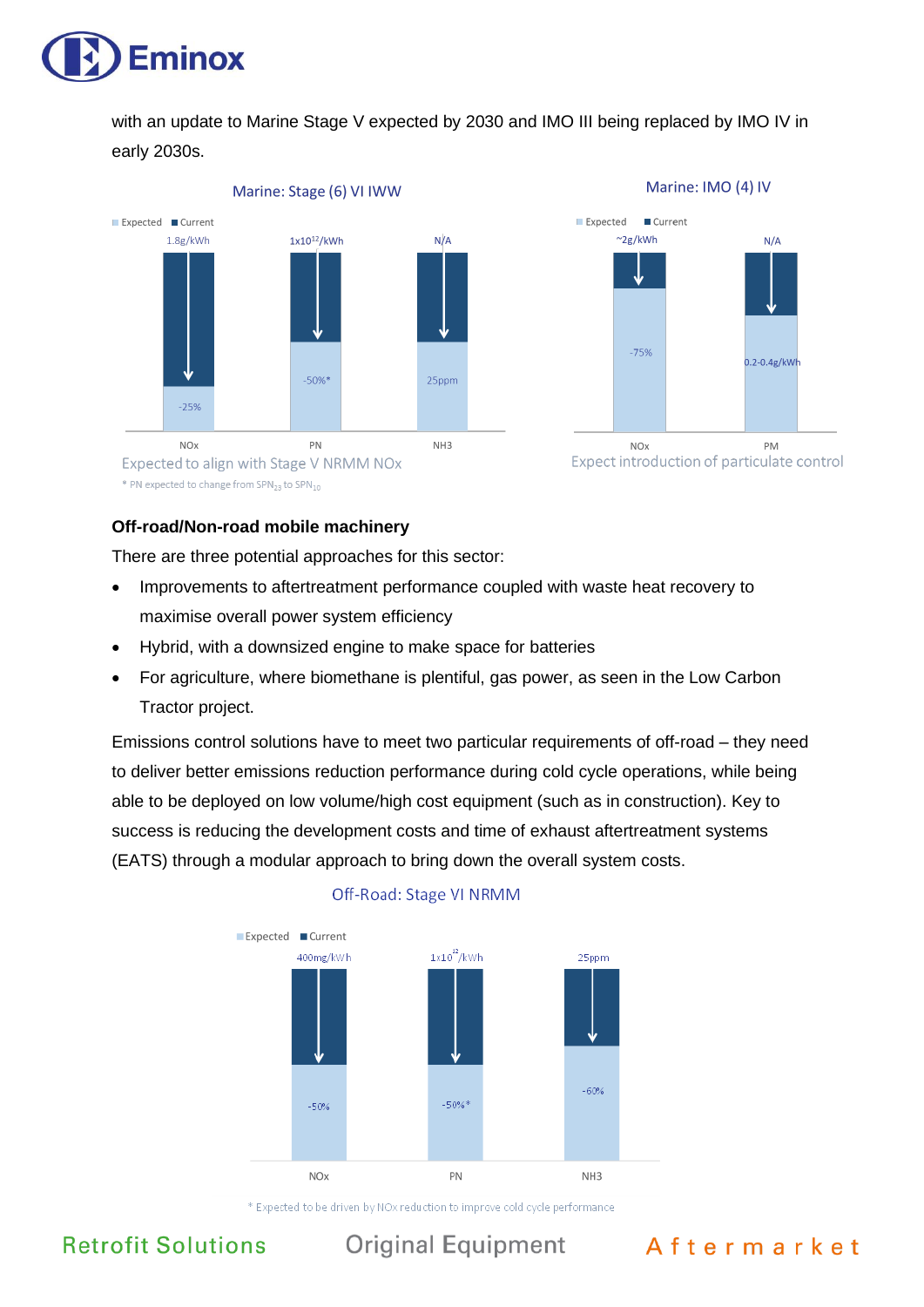

#### **Gensets**

While already a large sector, decarbonising transport is likely to create a major new market for generators – providing electricity to charge BEVs. The most logical approach to meeting this need, without requiring major infrastructure improvements, is to use hydrogen/ammonia to power ICE generators, that in turn will provide BEV charging at point of use. Farms of multiple gensets can also be deployed, generating power as required to deal with demand peaks on the grid.



Off-Road: Stage VI Genset

• Expected to align with Stage V NRMM PM & NOx

• Likely to include PN limit introduction

### **Looking beyond fossil fuels for the ICE**

No single fuel source has the ability to replace fossil fuels across every heavy duty application, meaning there will a variety of approaches adopted:

- Off-road: sustainable biomethane or biodiesel
- On-road: hybrid, hydrogen and biofuels
- Genset/Marine: hydrogen and ammonia linked to renewable power generation

In many ways the landscape now is similar to 100 years ago when a variety of powertrains were developed, from steam and electric vehicles to fossil fuels. Fuel diversity, based on the best fit for individual applications will allow the transport industry to evolve and governments to reach targets for national and global emissions reduction.

**Retrofit Solutions** Original Equipment Aftermarket